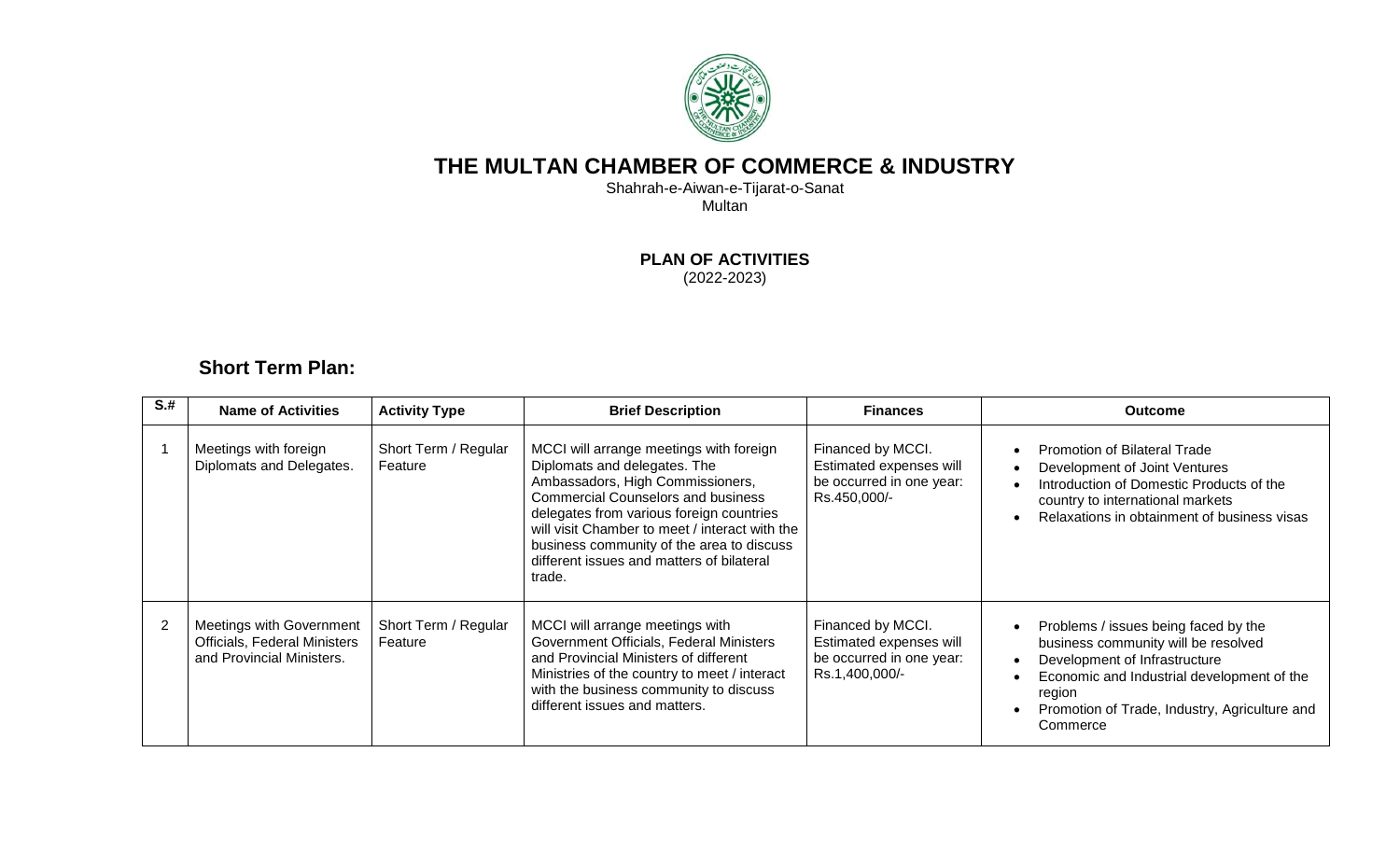| 3 | Training Programs,<br>Workshops, Seminars and<br>Awareness Sessions.                                                                                                                   | Short Term / Regular<br>Feature                                     | MCCI will conduct various training<br>programs, workshops, seminars and<br>awareness sessions in collaboration of<br>different Governmental and Private<br>departments like SBP, SECP,<br>SMEDA, NPO, TDAP, NTC, IPO, BSF,<br>PSIC and PAMCO etc. to provide latest<br>business information to business<br>community for capacity building and<br>business promotion | Financed by MCCI.<br>Subsidy from concerned<br>organization where<br>available.<br>Estimated expenses will<br>be occurred in one year:<br>Rs.1,200,000/- | <b>Business Development</b><br><b>Capacity Building</b><br>Awareness about latest business techniques<br>Awareness about latest changes in rules,<br>regulations and laws                                             |
|---|----------------------------------------------------------------------------------------------------------------------------------------------------------------------------------------|---------------------------------------------------------------------|----------------------------------------------------------------------------------------------------------------------------------------------------------------------------------------------------------------------------------------------------------------------------------------------------------------------------------------------------------------------|----------------------------------------------------------------------------------------------------------------------------------------------------------|-----------------------------------------------------------------------------------------------------------------------------------------------------------------------------------------------------------------------|
| 4 | <b>Small Exhibitions</b>                                                                                                                                                               | Short Term / Regular<br>Feature                                     | MCCI will conduct Small exhibitions in the<br>premises of Chamber especially for the<br>promotion of Arts and Crafts of the region                                                                                                                                                                                                                                   | Financed by MCCI.<br>Subsidy from concerned<br>organization where<br>available.<br>Estimated expenses will<br>be occurred in one year:<br>Rs.800,000/-   | Introduction of Handmade Products of<br>Artisans<br><b>Promotion of Arts and Crafts</b><br>Business development of Women<br>Entrepreneurs                                                                             |
| 5 | <b>DGTO Consultative</b><br><b>Session for Capacity</b><br><b>Building of Secretary</b><br>Generals and Office<br><b>Bearers of Licensed Trade</b><br>Organizations of South<br>Punjab | <b>Regular Feature</b><br>Every Year on<br>6 <sup>th</sup> February | <b>MCCI will conduct a Consultative Session</b><br>in collaboration with Directorate General of<br>Trade Organizations, Ministry of<br>Commerce, Government of Pakistan<br>(DGTO)                                                                                                                                                                                    | Financed by MCCI.<br>Estimated expenses will<br>be occurred in one year:<br>Rs.100,000/-                                                                 | Capacity Building of the Secretary Generals<br>and Office Bearers of Licensed Trade<br>Organizations regarding compliances and<br>awareness about Trade Organization Act,<br>2013 and Trade Organizations Rules, 2013 |
| 6 | <b>Formation of Trade</b><br>Delegation for foreign<br>countries                                                                                                                       | Short Term / Regular<br>Feature                                     | Chamber is planning to organize Trade<br>Delegation comprising of its members to<br>different countries to explore business<br>opportunities. It will be a regular featured<br>activity of the Chamber                                                                                                                                                               | Self financed based by<br>the delegates of MCCI.<br>To get subsidy from<br>TDAP where available as<br>per rules.                                         | To explore new avenues of business<br>Bilateral Trade will be developed<br>Exports of country will be increased                                                                                                       |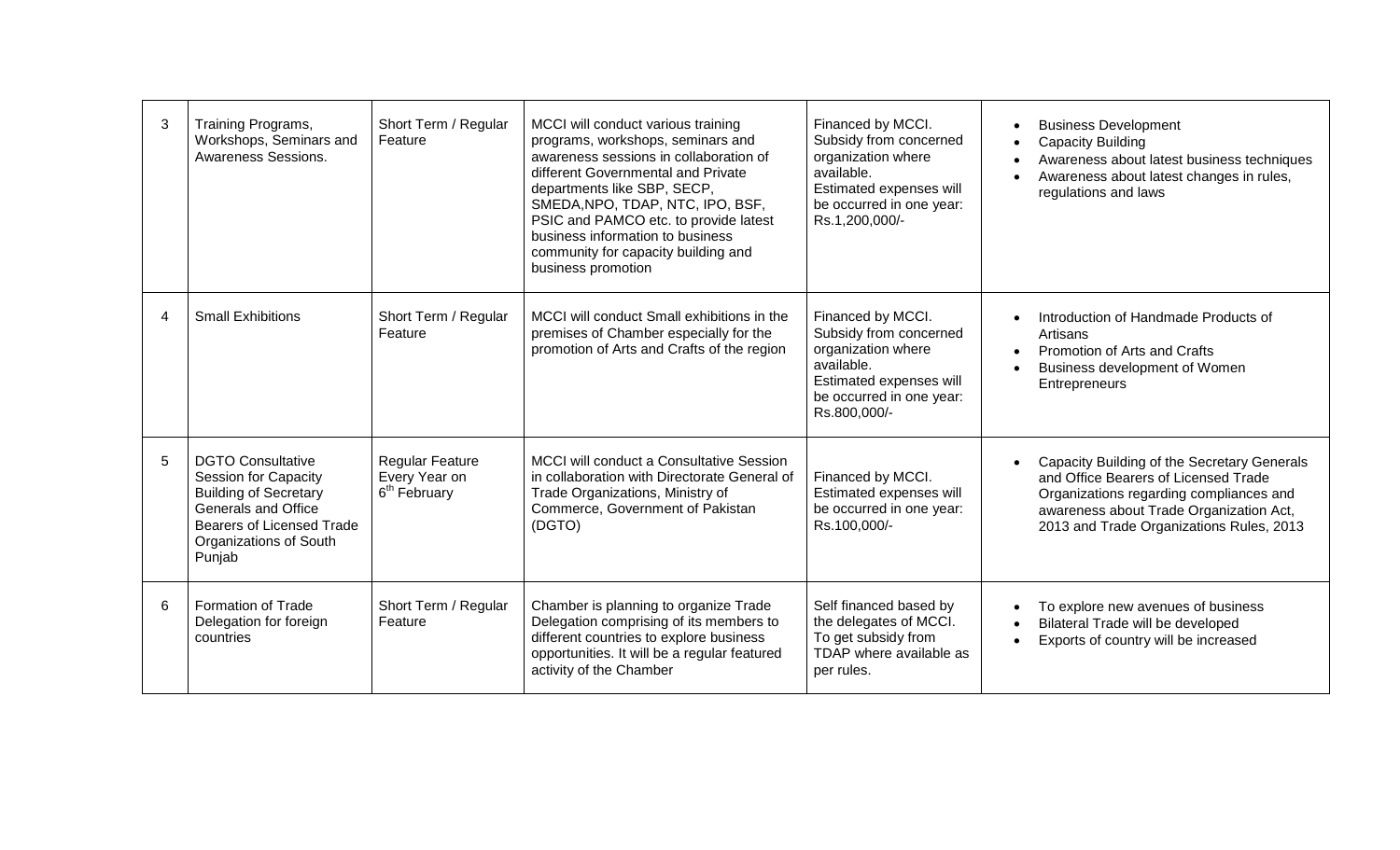|   | <b>Annual Exhibition</b>                                                 | <b>Regular Feature</b> | MCCI will conduct yearly a large exhibition<br>namely Multan Trade Carnival with<br>collaboration of Trade Development<br>Authority of Pakistan TDAP       | Financed by MCCI.<br>To get subsidy from<br>TDAP where available as<br>per rules.<br>Estimated expenses will<br>be occurred in one year:<br>Rs.1500,000/- | Introduction of Domestic Products to<br>international markets through visitors of<br>different foreign Embassies / High<br>Commissions<br>Encouragement / boost business of SMEs<br>Encouragement / boost business of Women<br>Entrepreneurs<br>Introduction of Handmade Products of<br>Artisans<br>Promotion of Arts and Crafts                                                                                                                                                                                                                                                                     |
|---|--------------------------------------------------------------------------|------------------------|------------------------------------------------------------------------------------------------------------------------------------------------------------|-----------------------------------------------------------------------------------------------------------------------------------------------------------|------------------------------------------------------------------------------------------------------------------------------------------------------------------------------------------------------------------------------------------------------------------------------------------------------------------------------------------------------------------------------------------------------------------------------------------------------------------------------------------------------------------------------------------------------------------------------------------------------|
| 8 | Formation of Sub-<br><b>Committees and Meetings</b><br>of Sub-Committees | <b>Regular Feature</b> | Chamber will form 23 Sub-Committees.<br>Around 23 Sub-Committees have been<br>formed to cater different matters of the<br>Chamber headed by senior members | Financed by MCCI.<br>Estimated expenses will<br>be occurred in one year:<br>Rs.180,000/-                                                                  | Problems / issues being faced by the<br>business community will be resolved<br>Disputes resolution among members<br>CSR activities will be increased<br>Regional Infrastructure Development<br><b>Betterment of Environment</b><br>Strengthened liaison between MCCI and<br>different Governmental Departments,<br>Educational Institutes, Universities and Banks<br>etc.<br><b>Entrepreneurship Development</b><br>Strengthened liaison between other<br>Chambers and Associations of the region<br>Promotion of Trade, Industry, Commerce and<br>Agriculture<br>Women Entrepreneurship Development |
| 9 | <b>Meetings of Executive</b><br>Committee                                | <b>Regular Feature</b> | Holding of meetings of Executive<br>Committee of the Chamber is a regular<br>feature.                                                                      | Financed by MCCI.<br>Estimated expenses will<br>be occurred in one year:<br>Rs.90,000/-                                                                   | In time decisions on different matters after<br>getting input<br>Overall development of the Chamber and<br>$\bullet$<br>business interest of business community                                                                                                                                                                                                                                                                                                                                                                                                                                      |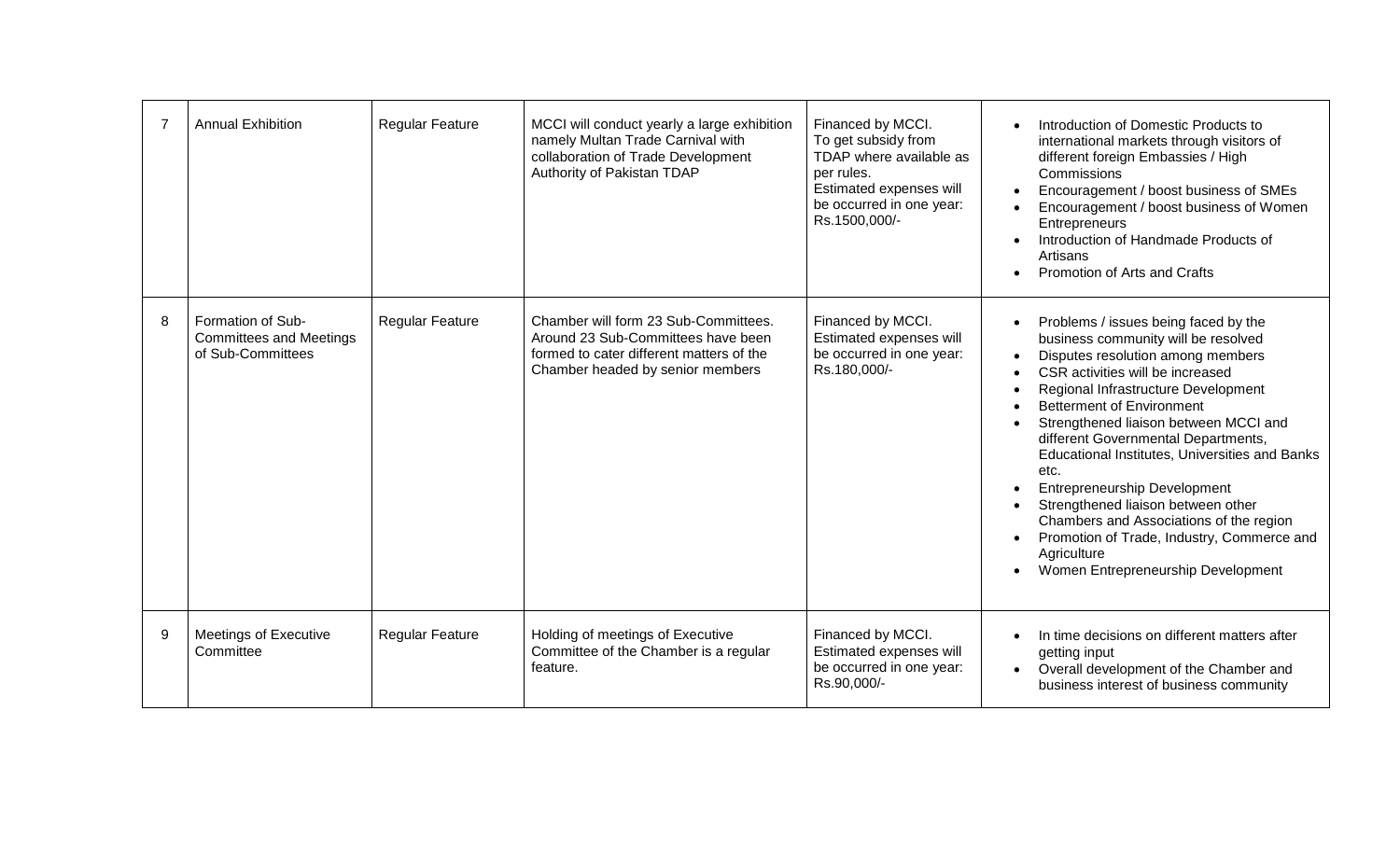| 10 | <b>MCCI Trade Bulletin</b>                                                                                             | <b>Regular Feature</b> | MCCI Trade Bulletin is a regular feature.<br>Trade Bulletin printed and circulated<br>quarterly every year containing important<br>information for members and activities of<br>the Chamber. MCCI circulates it Trade<br>Bulletin widely to all Chambers and<br>Associations of the country, Embassies,<br>High Commissions, FPCCI, Banks,<br>Governmental and Private departments<br>and members of the Chamber | Financed by MCCI and<br>partially by<br>Advertisement.<br>Estimated expenses will<br>be occurred in one year:<br>Rs.200,000/- | <b>Business information</b><br>Participation of business community in<br>national and international level fairs &<br>exhibitions are increased.<br><b>Export of Domestic Products increased</b><br>Introduction of Domestic Products to<br>international markets<br><b>Entrepreneurship Development</b><br>Promotion of Arts and Crafts<br>Introduction of Famous Artisans at national<br>and international level |
|----|------------------------------------------------------------------------------------------------------------------------|------------------------|------------------------------------------------------------------------------------------------------------------------------------------------------------------------------------------------------------------------------------------------------------------------------------------------------------------------------------------------------------------------------------------------------------------|-------------------------------------------------------------------------------------------------------------------------------|-------------------------------------------------------------------------------------------------------------------------------------------------------------------------------------------------------------------------------------------------------------------------------------------------------------------------------------------------------------------------------------------------------------------|
| 11 | Proposals / Suggestions<br>for Federal Budget and<br><b>Trade Policy</b>                                               | <b>Regular Feature</b> | It is a core activity of the Chamber. The<br>relevant Sub-Committees formulate<br>proposals / suggestions based on feedback<br>of members for Federal Budget and Trade<br>Policy and submit to the Government every<br>year                                                                                                                                                                                      | Financed by MCCI.<br>Estimated expenses will<br>be occurred in one year:<br><b>NIL</b>                                        | Improvement in making Trade Policy<br>Removal of possible irritants in Federal<br><b>Budget</b><br>Approval of Development Projects                                                                                                                                                                                                                                                                               |
| 12 | Meetings of Alliance of<br>Recognized Chambers and<br><b>Associations of South</b><br>Punjab (ARCA)                    | <b>Regular Feature</b> | Alliance of Recognized Chambers and<br>Associations of South Punjab (ARCA) has<br>been established at MCCI.<br>Holding of meetings of meetings of ARCA<br>is a regular feature.                                                                                                                                                                                                                                  | Financed by MCCI.<br>Estimated expenses will<br>be occurred in one year:<br>Rs.100,000/-                                      | Strengthening relationship between<br>Recognized Chambers and Associations of<br>South Punjab.<br>Industrial and economic growth of the region                                                                                                                                                                                                                                                                    |
| 13 | <b>Nominations of Members</b><br>of MCCI on Board of<br>Directors / Board of<br>Management of different<br>departments | <b>Regular Feature</b> | It is a core activity of the Chamber. Every<br>year Chamber sends nominations of its<br>members on Board of Directors / Board of<br>Management of different departments                                                                                                                                                                                                                                          | Financed by MCCI.<br>Estimated expenses will<br>be occurred in one year:<br><b>NIL</b>                                        | Participation of Business Community in<br>development projects<br>Betterment in working of Boards                                                                                                                                                                                                                                                                                                                 |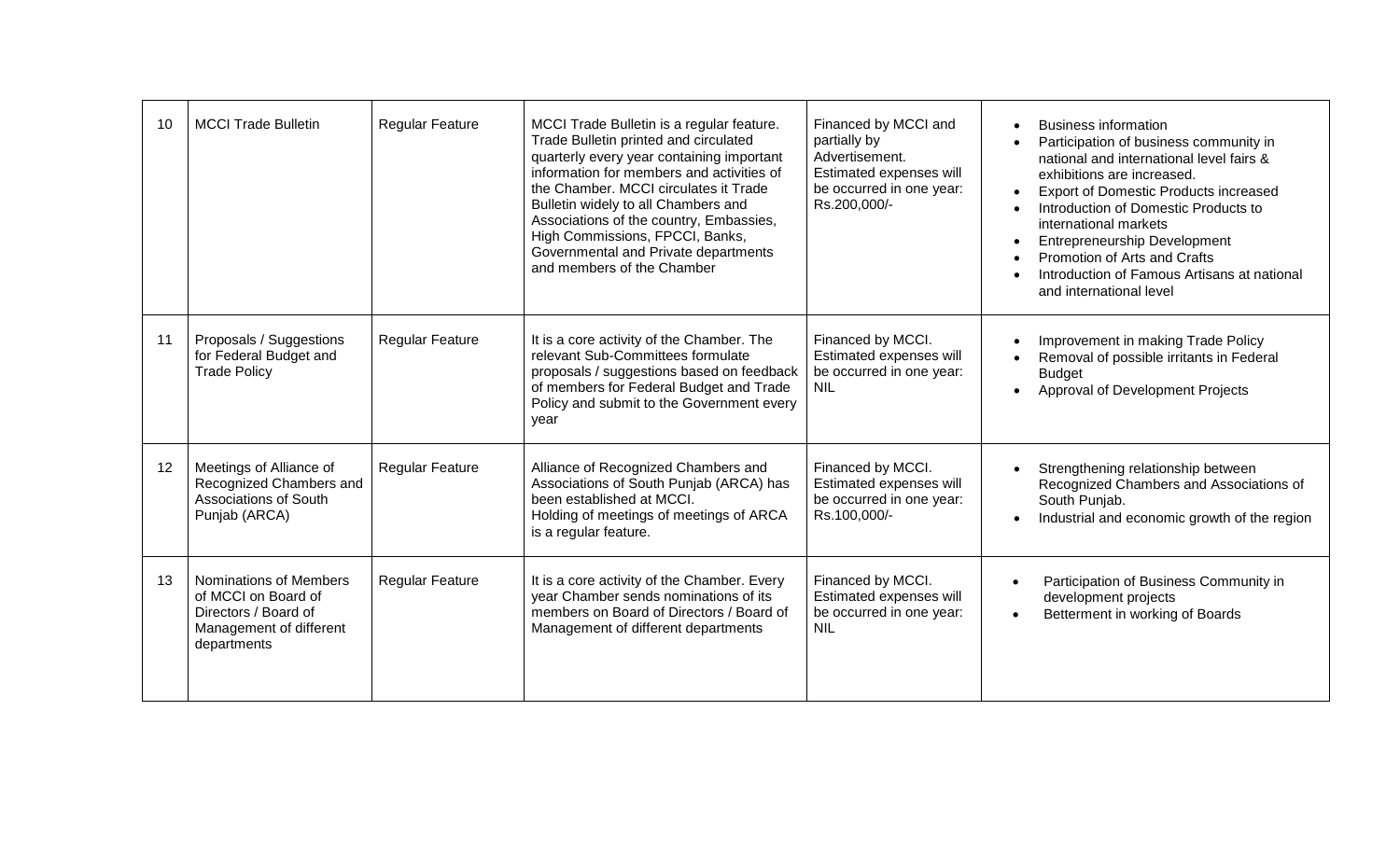## **Long Term Plan:**

|                | <b>Establishment of Multan</b><br><b>Business Centre in Multan</b> | Long Term | MCCI is endeavoring for establishment of a<br>Multan Business Centre with the<br>collaboration of TDAP. Chamber had<br>offered its own land adjacent to its building<br>to TDAP for construction of Multan<br>Business Centre on it. Various<br>departments will be facilitated by providing<br>space for small offices to provide one<br>window operation services to the business<br>community of the area. Multan Business<br>Centre will also be a unique opportunity to<br>the Craftsmen, Women Entrepreneurs as<br>well as the exporters and business<br>community of this region to display their<br>products at one place | MCCI proposed to<br>provide land.<br>Further funds will be<br>allocated by EDF through<br>TDAP.<br>Estimated expenses will<br>be occurred in one year<br>on visits for consultation<br>with different<br>departments:<br>Rs.50,000/- | One Window Operation Services will be<br>available for Business Community<br>Introduction of Domestic Products to<br>international markets will be increased<br>Export of Domestic Products will be<br>increased<br>Arts and Crafts of the area will be promoted                                           |
|----------------|--------------------------------------------------------------------|-----------|-----------------------------------------------------------------------------------------------------------------------------------------------------------------------------------------------------------------------------------------------------------------------------------------------------------------------------------------------------------------------------------------------------------------------------------------------------------------------------------------------------------------------------------------------------------------------------------------------------------------------------------|--------------------------------------------------------------------------------------------------------------------------------------------------------------------------------------------------------------------------------------|------------------------------------------------------------------------------------------------------------------------------------------------------------------------------------------------------------------------------------------------------------------------------------------------------------|
| $\overline{2}$ | Establishment of Centre of<br>Excellence in Multan                 | Long Term | Keeping in view the importance of<br>Multan, which is the oldest surviving<br>city in the world, this Chamber is<br>endeavoring for establishment of a<br>Centre of Excellence at Multan.<br>Multan preserves in its folds immense<br>cultural heritage, age long traditions of<br>Arts & Crafts, Learning and Wisdom,<br>along with deep rooted foundation of<br>Trade and Commerce. For centuries<br>Multan has been famous as a hub of<br>religious education, due to which<br>many Sufis and Saints migrated and<br>settled here, for which Multan is<br>renowned as The City of Saints.                                      | Funds will be allocated by<br>the Government /<br><b>International Funding</b><br>Agencies.<br>Estimated expenses will<br>be occurred in one year<br>on visits for consultation<br>with different<br>departments:<br>Rs.50,000/-     | Culture and Heritage of Multan will be<br>promoted and introduced national and<br>international level as well<br>Arts and Crafts of Multan will be introduced<br>and promoted<br>History of Multan will be preserved<br>Research work and books of Sufis, Saints<br>and Renowned Leaders will be preserved |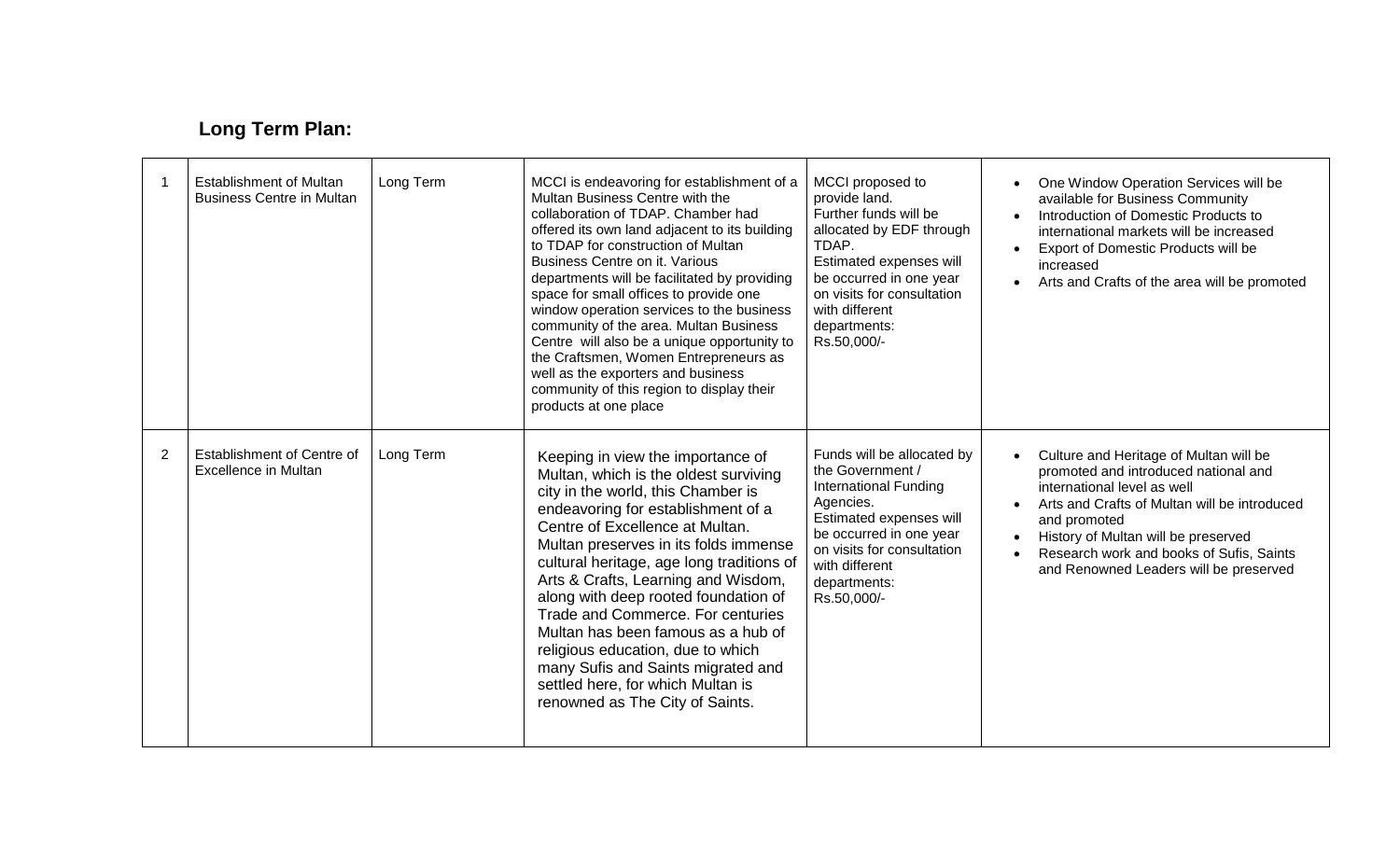|   |                                                              |           | For the preservation and research on<br>the treasure of history and knowledge,<br>cultural heritage, teachings and books<br>of our Sufis, Saints and renowned<br>Legends, it is a dire need to have a<br>Centre of Excellence at Multan.                                                                                                                                                                                                                                                                                                                                                                      |                                                                                                                                                                                                                                                                                             |                                                                                                                                                        |
|---|--------------------------------------------------------------|-----------|---------------------------------------------------------------------------------------------------------------------------------------------------------------------------------------------------------------------------------------------------------------------------------------------------------------------------------------------------------------------------------------------------------------------------------------------------------------------------------------------------------------------------------------------------------------------------------------------------------------|---------------------------------------------------------------------------------------------------------------------------------------------------------------------------------------------------------------------------------------------------------------------------------------------|--------------------------------------------------------------------------------------------------------------------------------------------------------|
| 3 | <b>Establishment of Help</b><br>Desks at Chamber House       | Long Term | MCCI has established temporary Help<br>Desks at Chamber's premises of SBP,<br>SMEDA, TEVTA, FBR. These Help Desks<br>are successfully working and providing<br>services to the business community.<br>Chamber is planning to upgrade its building<br>where the permanent Help Desks of<br>various departments will be established on<br>permanent bases.                                                                                                                                                                                                                                                      | Financed by MCCI.<br>Service facility will be<br>provided by concerned<br>business related<br>Government<br>Departments.<br>Estimated expenses will<br>be occurred in one year<br>for all Help Desks:<br>Rs.500,000/-                                                                       | One Window Operation Services will be<br>provided to Business Community<br>Problems / issues will be resolved<br>Business information will be provided |
| 4 | Master Plan for the<br>Economic Growth of<br>Southern Punjab | Long Term | MCCI is endeavoring to establish a Master<br>Plan for Industrial Zones for the economic<br>growth of South Punjab with collaboration<br>of SMEDA and other Chambers and<br>Associations of South Punjab.<br>Following special zones are proposed by<br><b>MCCI</b> for Master Plan:-<br>1. Fruit & Vegetables Processing<br>Milk Processing & Dairy Products<br>Goat, Sheep & Cattle Fattening<br>3.<br>Poultry and Poultry products<br>4.<br>Processing<br>5. Upgradation of Cotton Ginning<br>6. Fabric Dyeing, Finishing & Printing<br>Drainage System for Big Industrial<br>areas (Water Treatment Plant) | Funds will be allocated by<br>the Government /<br>Funding Agencies.<br>Estimated expenses will<br>be occurred in one year<br>on visits for consultation<br>with different departments<br>and meetings with other<br>Chambers and<br><b>Associations of South</b><br>Punjab:<br>Rs.100,000/- | Industrial and economic growth of entire<br>South Punjab will be increased specially after<br>2 CPEC Motorway link                                     |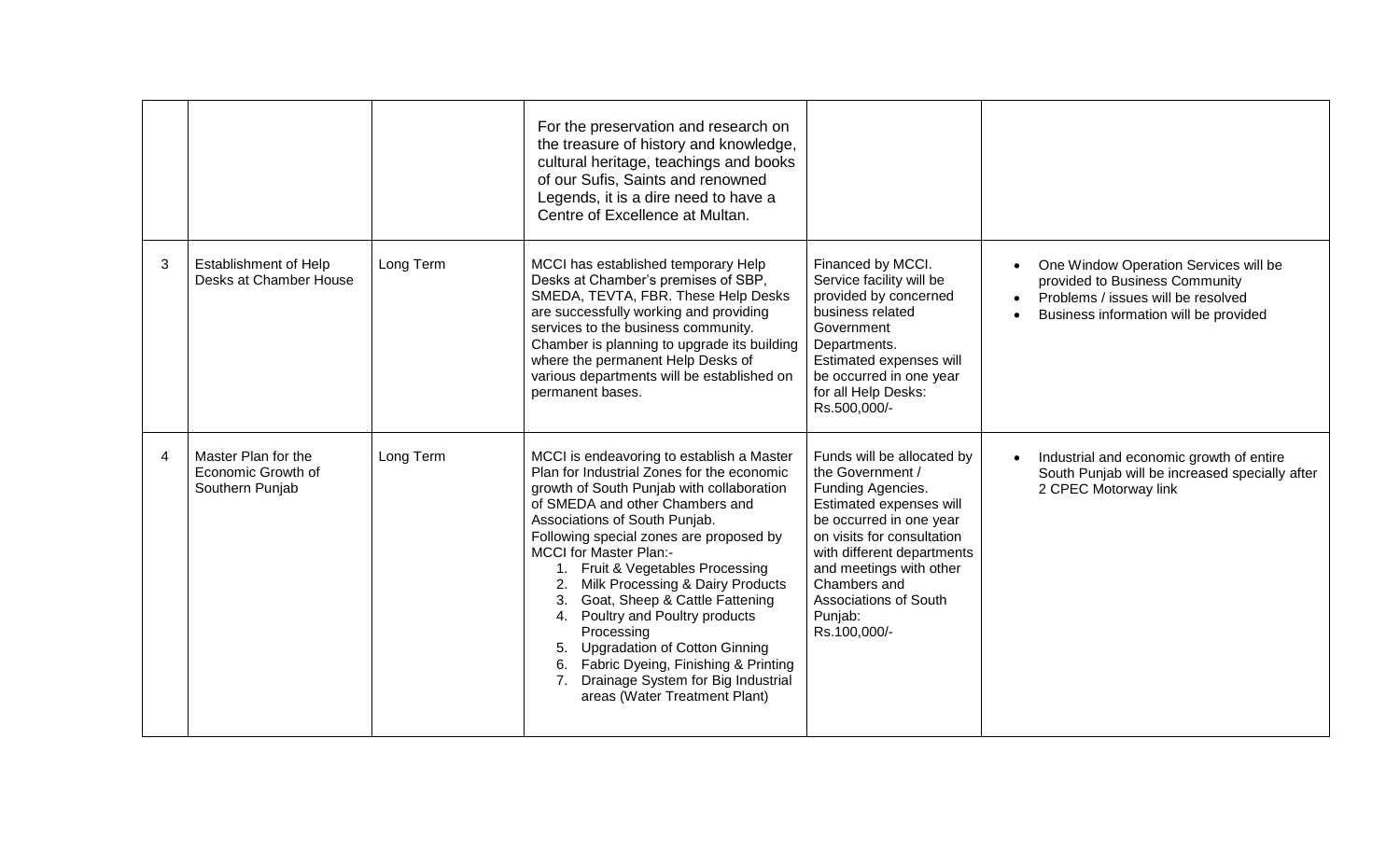|   |                                                               |           | 8. Pesticides / Insecticides (Duty Free<br>areas)<br>9. Handicraft Buying Houses<br>10. Paper Mill<br>11. Animal Poultry Feed Mill<br>12. Wood Seasoning Plant<br>13. Hi Frequency Furnace<br>14. Organic Fertilizer<br>15. Small Plants of Fertilizer, Sugar &<br>Cement<br>16. Dyeing Finishing & Stitching<br>Center for Home Textile<br>17. Fish Farming<br>18. Upgradation of Power Loom to<br>Rapier Loom<br>19. Upgradation of Hank Dyeing to<br>Winch & Cone Dyeing<br>20. Low Tech Engineering |                                                                                                                                                                                                                                       |                                                                         |
|---|---------------------------------------------------------------|-----------|---------------------------------------------------------------------------------------------------------------------------------------------------------------------------------------------------------------------------------------------------------------------------------------------------------------------------------------------------------------------------------------------------------------------------------------------------------------------------------------------------------|---------------------------------------------------------------------------------------------------------------------------------------------------------------------------------------------------------------------------------------|-------------------------------------------------------------------------|
| 5 | Setting up of Science &<br>Technology University in<br>Multan | Long Term | Establishment of a Science & Technology<br>University in Multan proposed to concerned<br>Ministers and Higher Authorities of the<br>Government                                                                                                                                                                                                                                                                                                                                                          | Funds should be<br>allocated by the<br>Government /<br><b>International Funding</b><br>Agencies.<br>Estimated expenses will<br>be occurred in one year<br>on visits for consultation<br>with different<br>departments:<br>Rs.50,000/- | Science & Technology education will be<br>promoted in the entire region |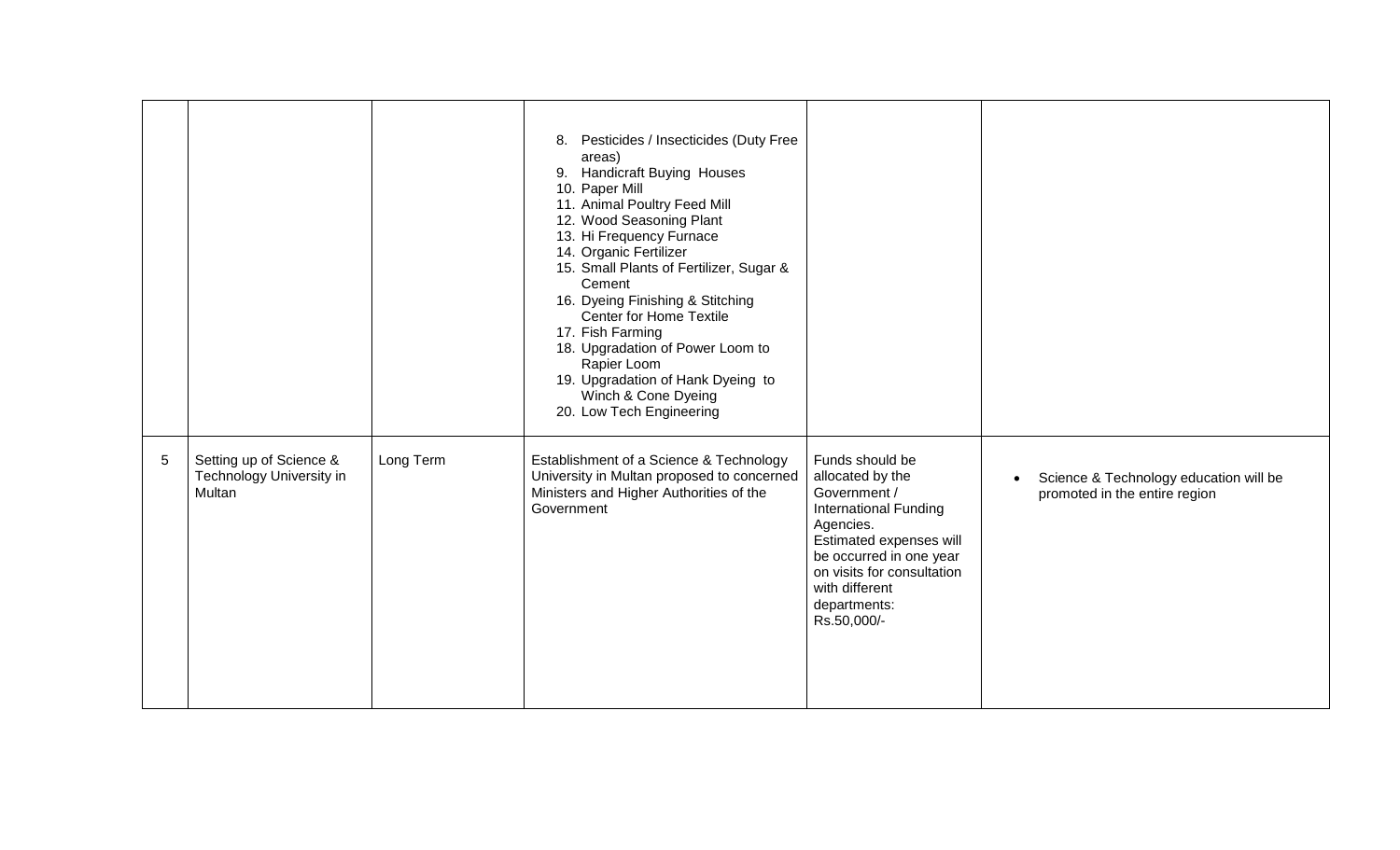| 6              | Setting up of Gym Khana<br>Club in Multan                                                  | Long Term | Establishment of a Gyem Khana Club in<br>Multan proposed to concerned Ministers<br>and Higher Authorities of the Government                              | Funds should be<br>allocated by the<br>Government /<br><b>International Funding</b><br>Agencies.<br>Estimated expenses will<br>be occurred in one year<br>on visits for consultation<br>with different<br>departments:<br>Rs.50,000/- | Healthy Activities will be promoted<br>Social Activities will be promoted                 |
|----------------|--------------------------------------------------------------------------------------------|-----------|----------------------------------------------------------------------------------------------------------------------------------------------------------|---------------------------------------------------------------------------------------------------------------------------------------------------------------------------------------------------------------------------------------|-------------------------------------------------------------------------------------------|
| $\overline{7}$ | Provision of Bone Marrow<br><b>Transplant at Children</b><br><b>Medical Complex Multan</b> | Long Term | Provision of Bone Marrow Transplant at<br>Children Medical Complex Multan<br>proposed to concerned Ministers and<br>Higher Authorities of the Government | Funds should be<br>allocated by the<br>Government /<br><b>International Funding</b><br>Agencies.<br>Estimated expenses will<br>be occurred in one year<br>on visits for consultation<br>with different<br>departments:<br>Rs.50,000/- | This medical facility will be provided in the<br>Hospital to facilitate the entire region |
| 8              | Setting up of Cancer<br>Hospital at Multan                                                 | Long Term | Establishment of a Cancer Hospital in<br>Multan proposed to concerned Ministers<br>and Higher Authorities of the Government                              | Funds should be<br>allocated by the<br>Government /<br><b>International Funding</b><br>Agencies.<br>Estimated expenses will<br>be occurred in one year<br>on visits for consultation<br>with different<br>departments:<br>Rs.50,000/- | Cancer Patients will be facilitated in the<br>region                                      |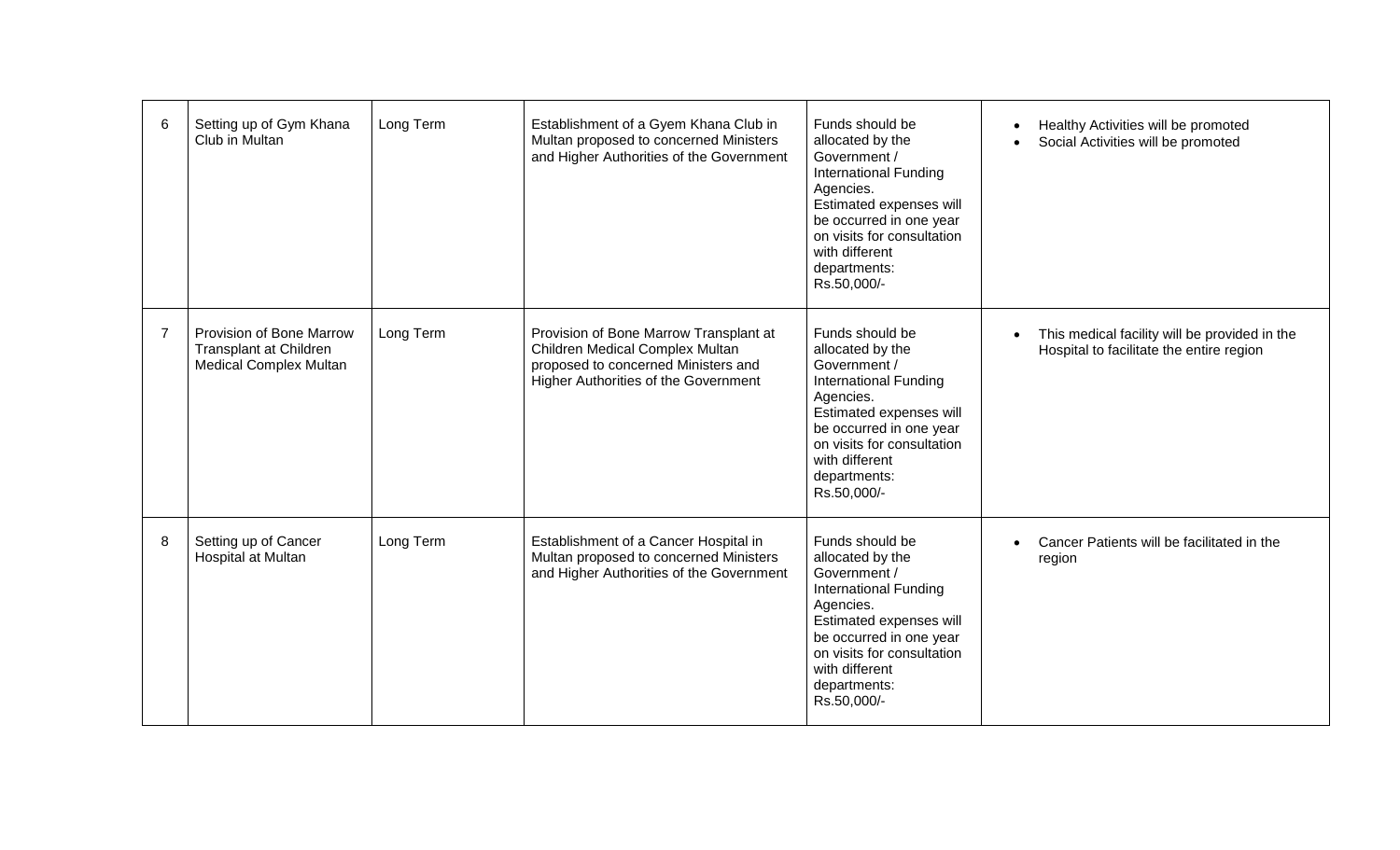| 9  | Setting up of Women<br><b>Business Incubation</b><br>Centre at Multan | Long Term | Establishment of a Women Business<br>Incubation Centre in Multan proposed to<br>concerned Ministers and Higher Authorities<br>of the Government | Funds should be<br>allocated by the<br>Government /<br><b>International Funding</b><br>Agencies.<br>Estimated expenses will<br>be occurred in one year<br>on visits for consultation<br>with different<br>departments:<br>Rs.50,000/- | Women Entrepreneurship will be developed<br><b>Business of existing Women Entrepreneurs</b><br>will be increased                                                                                                                                                                       |
|----|-----------------------------------------------------------------------|-----------|-------------------------------------------------------------------------------------------------------------------------------------------------|---------------------------------------------------------------------------------------------------------------------------------------------------------------------------------------------------------------------------------------|----------------------------------------------------------------------------------------------------------------------------------------------------------------------------------------------------------------------------------------------------------------------------------------|
| 10 | Setting up of Training<br>Institute for Artisans at<br>Multan         | Long Term | Establishment of a Training Institute for<br>Artisans in Multan proposed to concerned<br>Ministers and Higher Authorities of the<br>Government  | Funds should be<br>allocated by the<br>Government /<br><b>International Funding</b><br>Agencies.<br>Estimated expenses will<br>be occurred in one year<br>on visits for consultation<br>with different<br>departments:<br>Rs.50,000/- | Arts & Crafts of the region will be promoted<br>Encouragement for becoming Artisans<br>Unemployment will be reduced                                                                                                                                                                    |
| 11 | <b>Establishment of Export</b><br>Display Centre at Multan            | Long Term | Establishment of an Export Display Centre<br>in Multan proposed to concerned Ministers<br>and Higher Authorities of the Government              | Funds should be<br>allocated by the<br>Government /<br><b>International Funding</b><br>Agencies.<br>Estimated expenses will<br>be occurred in one year<br>on visits for consultation<br>with different<br>departments:<br>Rs.50,000/- | Exhibitors will be facilitated<br>Domestic Products will be introduced in<br>national and international markets<br>Export of Domestic Products will be<br>$\bullet$<br>increased<br>Overall business of the region will be<br>increased<br>Foreign Exchange earnings will be increased |